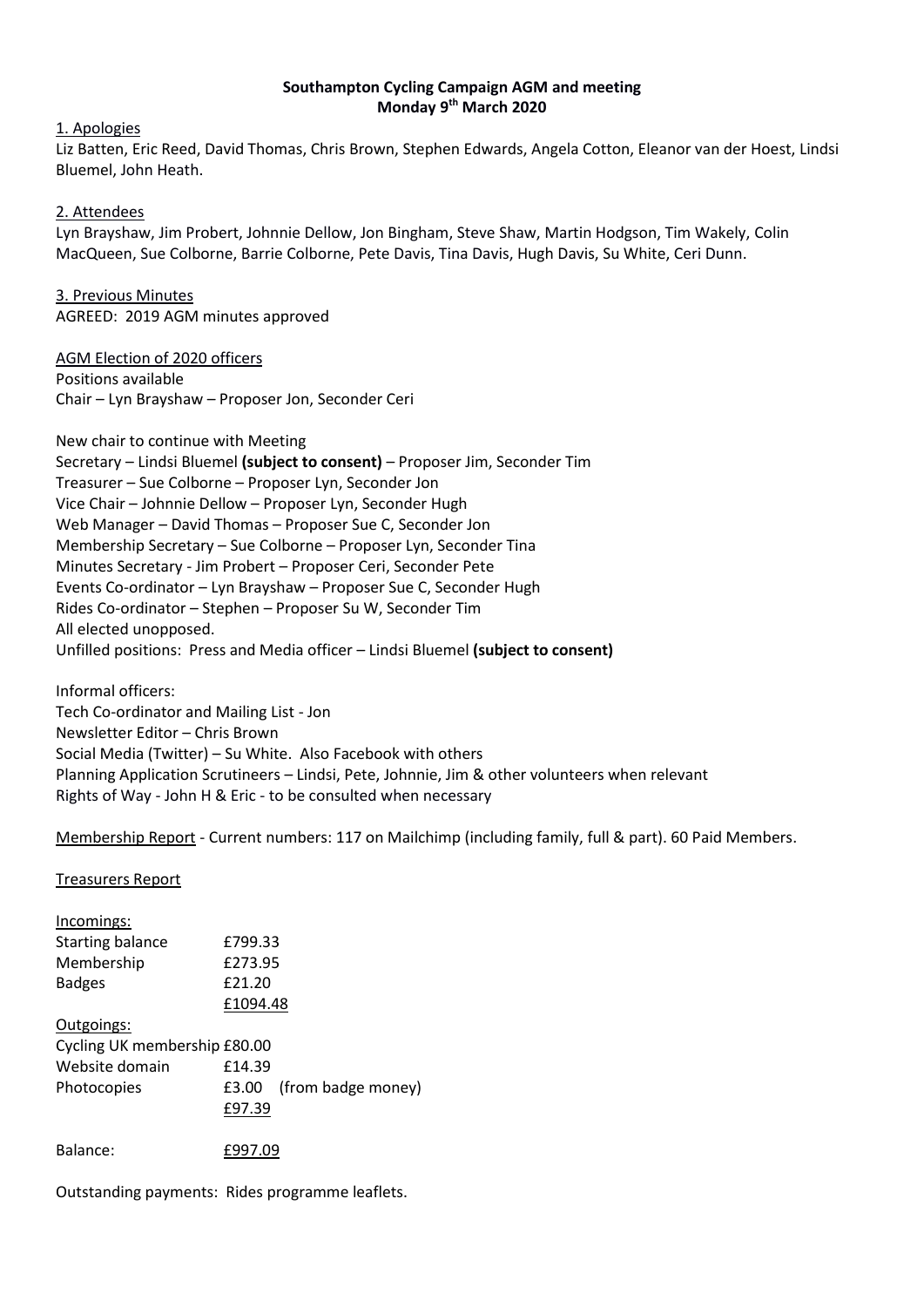# Business meeting

#### 1.Apologies

Liz Batten, Eric Reed, David Thomas, Chris Brown, Stephen Edwards, Angela Cotton, Eleanor van der Hoest, Lindsi Bluemel, John Heath.

#### 2. Attendees

Lyn Brayshaw, Jim Probert, Johnnie Dellow, Jon Bingham, Steve Shaw, Martin Hodgson, Tim Wakely, Colin MacQueen, Sue Colborne, Barrie Colborne, Pete Davis, Tina Davis, Hugh Davis, Su White, Ceri Dunn.

Chair welcomed all attendees to the meeting, and those attending introduced themselves.

3. Previous Minutes - here: [www.southamptoncyclingcampaign.org.uk/document-archive/meeting-minutes/](http://www.southamptoncyclingcampaign.org.uk/document-archive/meeting-minutes/)

#### (*SCC team are: Wade - Transport Delivery Team Leader - Greg, Tony & Dale.)*

Feedback from Lyn & Johnnie re points of action for Wade. At previous meeting we agreed that we would compile list of suggestions for Wade's 3 year plan. Johnnie asked but only had input from Lyn, John H & Lindsi. This was our chance to make suggestions. Johnnie has sent list to Wade and will be emailed to members.

**All - to do:** Lovers Lane/Avenue consultation. Please do this week in person, or on line, or with planning app no emails been sent detailing this, with points that can be made at consultation. Action required by all members to support the scheme as SCAPS are going to object.

**Lyn** to email Wade to follow up:

- Riding completed cycle schemes for a final check and lessons learnt: SCN 1 Millbrook Road, SCN 5 The Inner Avenue and SCN 3 Bitterne to Bursledon Route.

- Link person for hospital (Lyn, Angela, Katherine want to meet).

- Archer's Rd feedback and Northlands Rd feedback – we've made suggestions for better safety at both junctions. Northlands Road – a hump before the tiger crossing or a green strip on it (we understand the restrictions of turning lorries). Archer's Road – close it - or at least now put up more temporary signs asap.

#### 4. Past events

Monthly Campaign Ride, went ahead despite the rain. Climate Strike  $14<sup>th</sup>$  Feb - very windy stall.

#### 5. Future events

#### Our stalls

Fri 13th March - Climate Strike at So'ton University. Lyn will have a stall, outside Student Union, do come along if can. Tues  $17<sup>th</sup>$  March – Solent uni sustainability event. Johnnie doing stall.

Sat 2<sup>nd</sup> May – Mayfest 12-4 – anyone do stall? Lyn can set up and pack down at Bandstand in City park. Sat  $13<sup>th</sup>$  June – Cycle UK mass Cycle Day – Ruth and Lyn sorting a ride, and hope to have a cargo bike ride included. Sat  $20^{th}$  June – So'ton Sporterium – Ruth and Lyn trying to sort a cargo bike 'show-off' and a Kidical Mass. This event has two sportive's standard (~100km) or a short (~60km) ride, and a 1.72km Criterium around the city parks. The 'Spin City' will be based near the start line inside East Park, with bike stalls, activities, cycle clubs as well as the best view of the Criterium Series Event!<https://www.sporterium.co.uk/>

#### Our rides

Next Campaign ride – usually 10am on 3<sup>rd</sup> Sunday.<https://www.southamptoncyclingcampaign.org.uk/rides/> Sunday 15<sup>th</sup> March; Ride to Upham with Lindsi. Meeting 10am at Riverside Park near Cobden Bridge. Sunday 29<sup>th</sup> March: Frome and Piddle ride with Dilys. Meeting 10am at Wareham Train Station.

# Our meetings (always 2<sup>nd</sup> Mon except Aug)

13th April – (Easter Monday) - Apologies from Lyn, **Johnnie** will running the meeting. If you are late, please knock on window (to right of door, last window on that side).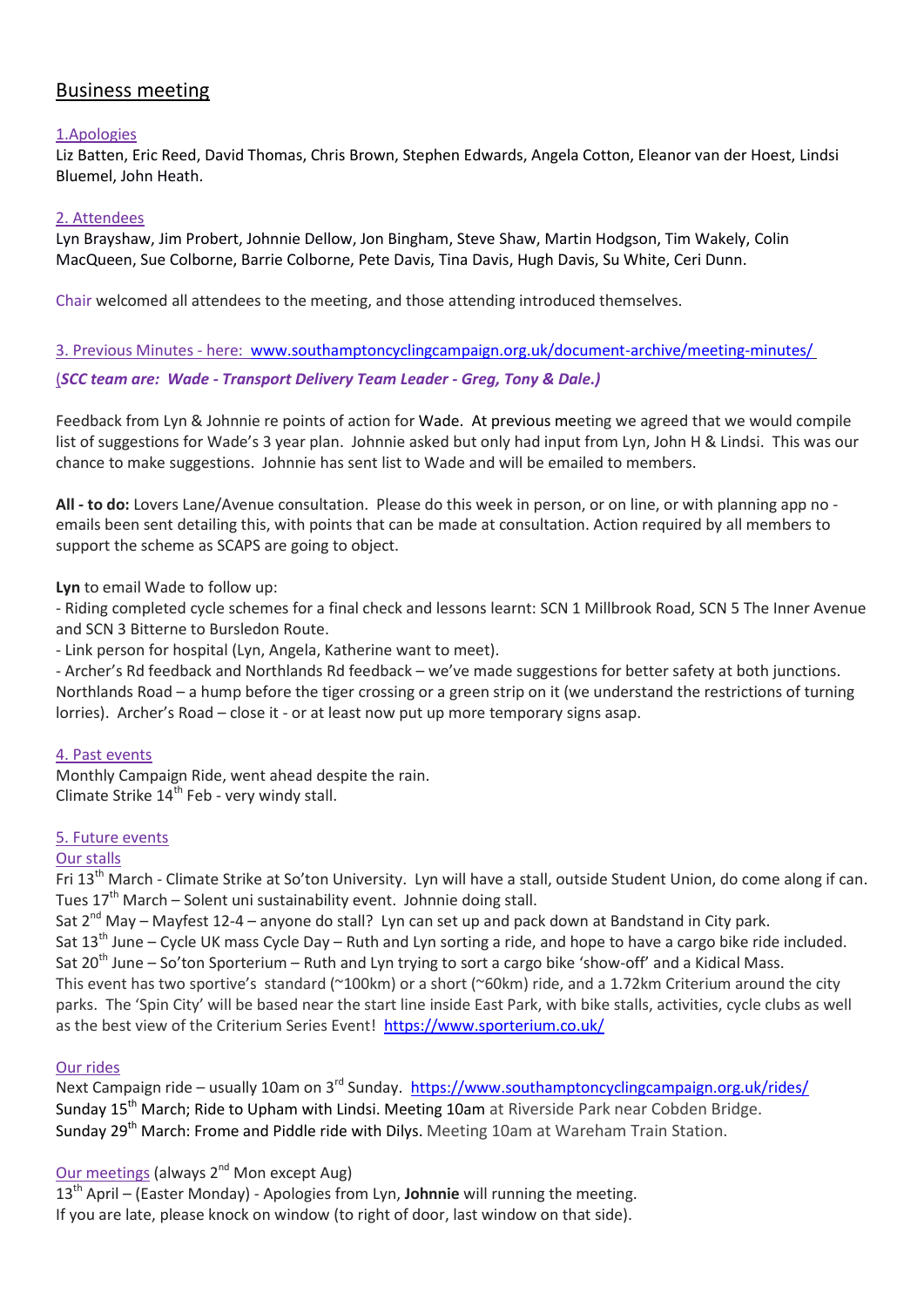#### Other meetings/events

Monthly Critical Mass rides probably will start again in summer [www.facebook.com/criticalmasssoton/](https://www.facebook.com/criticalmasssoton/) Next Cycle Forum - 7<sup>th</sup> April - go as individuals or member of other group, so meeting is not dominated by us.

6. Working groups - location then non-location. SCN = Southampton Cycle Network, NCN = National Cycle Network.

- --- SCN1 Western Approach Jon Bingham (Co-ordinator), John, Pete, Tina, Hugh, Liz, Colin, Jim.
- --- SCN1 Central Railway Bridge Stephen E (C), Jim, Hugh, Su.
- --- SCN1 Central Station South Forecourt Johnnie (C), Lyn, Lindsi, Liz, (Cara), Colin.
- --- SCN2 Bitterne Road East/Thornhill Park Rd Eric (C) Lyn, Lindsi, Johnnie, Steve S.
- --- SCN3 Bursledon Rd A3024 Steve S (C) Eric, Lyn, Liz.
- --- SCN3 Quayside Rd Lindsi (C), Eric, Liz, (Stuart).

--- SCN5 The Avenue & Lover's Walk – Lyn (C), Ceri, Johnnie, Colin, Hugh, Pete, Tina, Stephen E, Simon, Chris and Andre.

- --- SCN5 Portsmouth Rd Johnnie (C) Martin, Lindsi, Steve S.
- --- SCN6 Portswood /Swaythling/Stoneham Lane Angela (C), Johnnie, Lyn, Liz, Ceri, Simon.

--- SCN7 Bitterne Triangle - Eleanor (C) Lindsi, Lyn, Angela, Liz. Jon B. Eleanor has collated information.

--- SCN8 Salisbury Rd – Pete & Tina (C), Lindsi, Stephen E, John H.

--- SCN9 Hospital Orbital Route - Johnnie (C), Lyn, John, Jim, Colin.

--- City Centre – Lindsi (C), Stephen E, Hugh, Su, Liz. Chris, Simon. **Lindsi** to coordinate list of connectivity issues, of routes in City Centre.

--- NCN2 Ipley Crossroads – Eric reports back from HCC mts (attends as Sustrans rep).

--- Eling, – John H (C), Jim, others when necessary.

--- Lordswood Lane - John H (C) Jim P others when necessary.

John and Jim met with Alison Perry, HCC countryside officer on 5<sup>th</sup> February at the site to discuss drainage improvements and a smoother surface along the length of the lane from Coxford Road to the tarred road by the kennels. There are funds that could be used to make it an all-weather route for cyclists and walkers.

--- Mapping & Signage –Johnnie (C) Angela, Lyn, Lindsi, Jim, Stephen E, Eleanor, Eric, Tina. Johnnie is now sharing cycle routes on the website using plot-a-route. Plot-a-route now been embedded into the website with a new window. **Jim** will share his routes to the website.

--- Traffic Orders: Lindsi (C), John, Hugh & Eleanor.

# 7. Updates